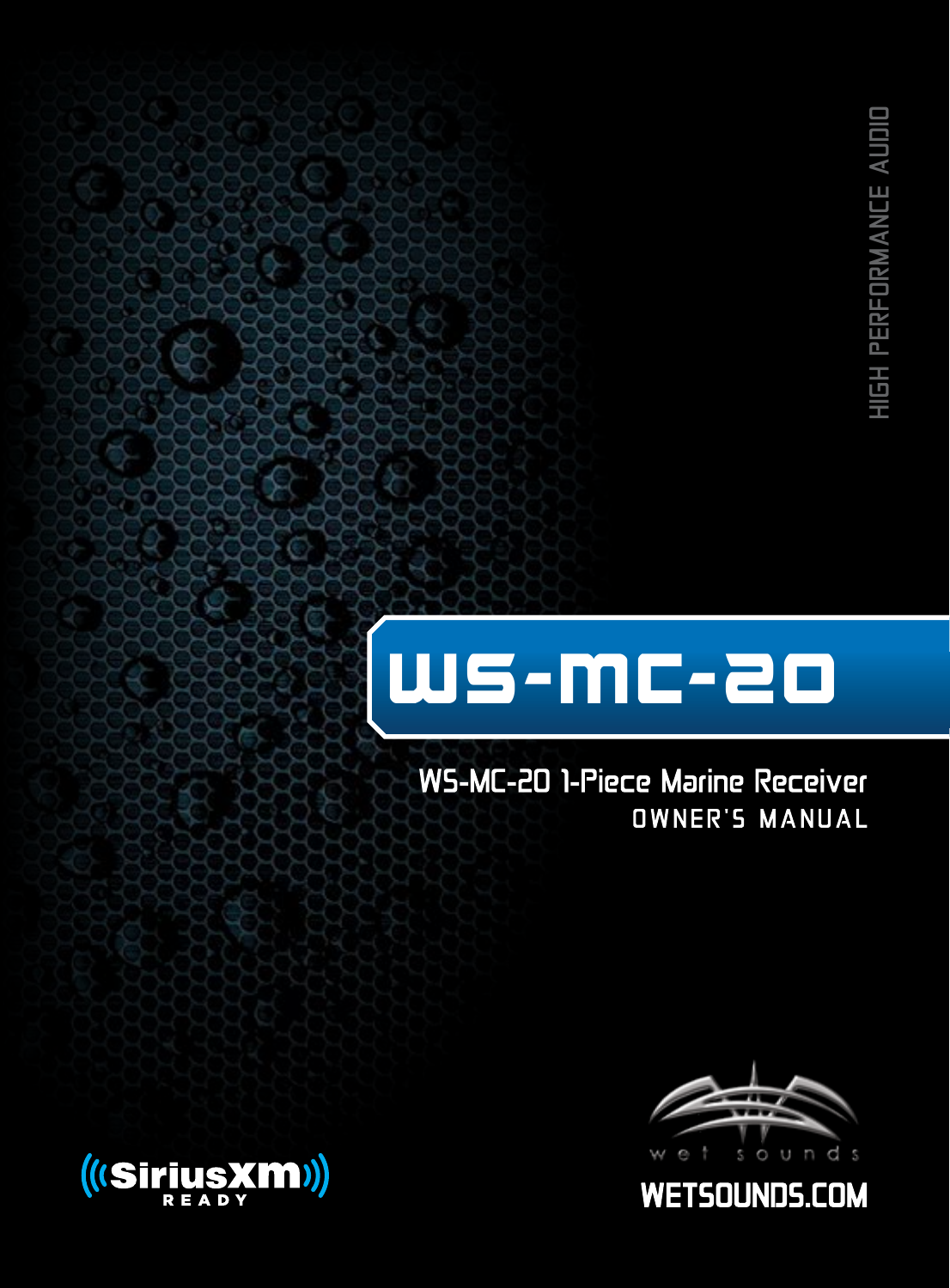**Congratulations! Thank You for purchasing the Wet Sounds WS-MC-20 1 Piece Marine Receiver!**



Wet Sounds professional marine audio products represent the ultimate in high performance marine audio. Wet Sounds products are specifically engineered to withstand the rigorous marine environment.

Please take a moment to read the instruction manual & connection guide before starting the installation. If you have any questions or concerns, please contact a certified Wet Sounds dealer or Wet Sounds Tech Support:

#### **FCC Compliance Statement**

This device complies with Part 15 of the FCC Rules. Operation is subject to the following two conditions.

- 1. This device may not cause harmful interference, and
- 2. This device must accept any interference received, including

interference that may cause undesired operation.

These limits are designed to provide reasonable protection against harmful interference in a residential installation.

This equipment generates—and can radiate—radio frequency energy and, if not installed and used in accordance with the instructions, may cause harmful interference to radio communications. However, there is no guarantee that interference will not occur in a particular installation. If the equipment does not cause harmful interference to radio or television reception, which can be determined by turning the equipment off and on, the user is encouraged to try to correct the interference by one or more of the following measures:

- Reorient or relocate the receiving antenna
- Increase the separation between the equipment and the receiver
- Connect the equipment into an outlet on a circuit different from that to which the receiver is connected.
- Consult the dealer or an experienced radio/TV technician for help.

The provided shielded USB cable must be used with this unit to ensure compliance with the class B FCC limits. Warning: Changes or modifications to this unit not expressly approved by the party responsible for compliance could void the user's authority to operate the equipment.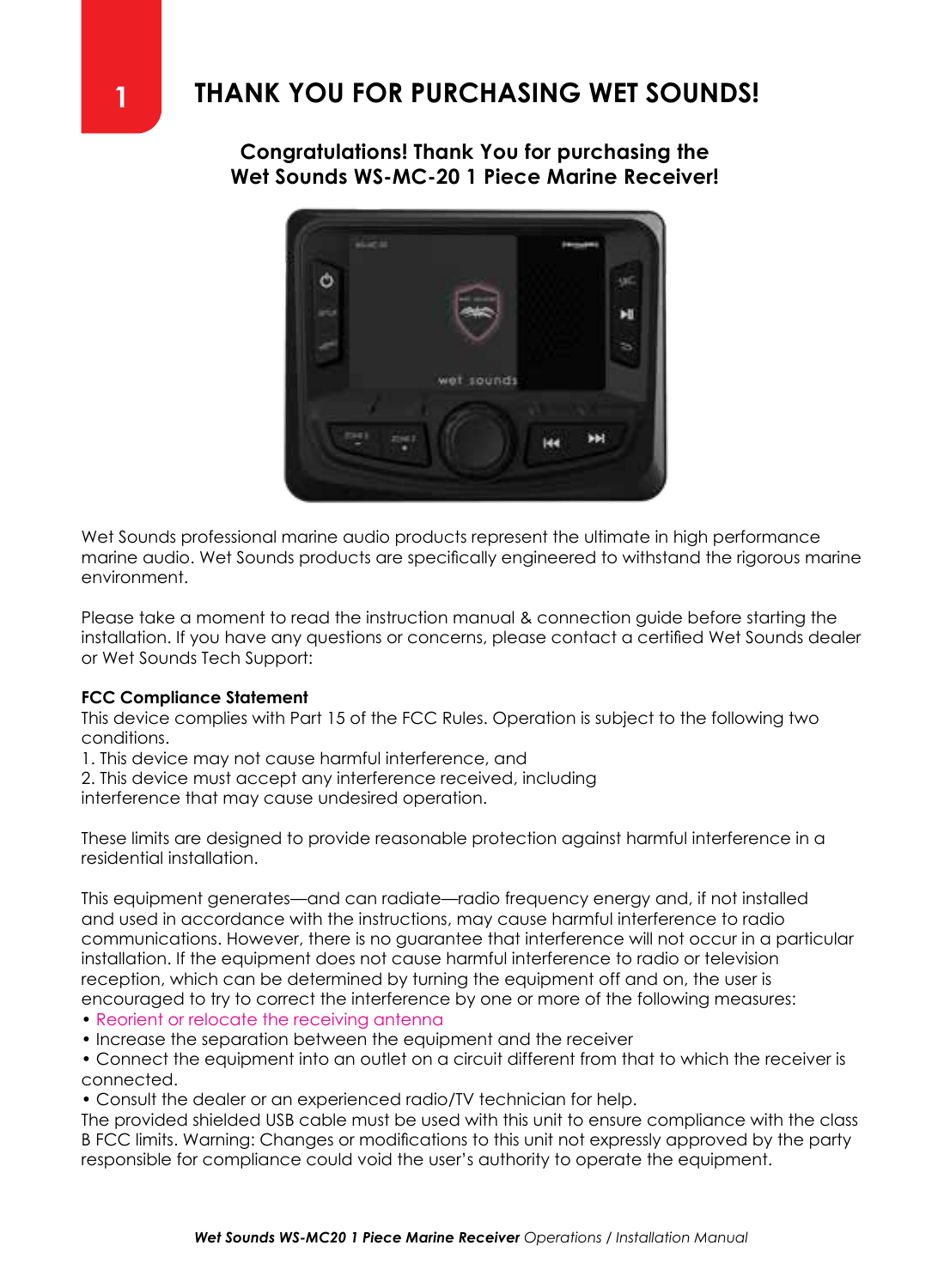### **WS-MC-20 is a Marine Grade 1-Piece Receiver**

#### FEATURES INCLUDE:

- AM/FM/Weather Band tuner with RBDS
- Bluetooth Streaming, Auxiliary, & USB Inputs
- SiriusXM-Ready™ (SiriusXM Connect Tuner and Subscription sold separately)
- Simple & Secure Bluetooth Pairing for Android & IOS (A2DP/AVRCP 1.4)

• 2.7" Ultra Bright full color TFT display – displays album art via compatible devices

- Playlist & folder browsing via BT or USB Connection via compatible devices
- Internal Power Amplifier 4x50W @ 2 Ohm Max Output
- Front & Rear Preamp outputs with fading capability

• Front Panel Mounted Independent Secondary Zone Control – Full Range or Subwoofer

- Reverse Camera Video Input with Reverse Trigger
- NMEA 2000 Connectivity (Optional interface accessory required)
- Day/Night Illumination & Dimming
- Accepts the optional MC-TR transom remote
- Optional Flush Mount Bezel



#### **Included with the WS-MC-20:**

• Wiring Harness & Mounting hardware

Please take a moment to read the instruction manual & connection guide before starting the installation. If you have any questions or concerns, please contact a certified Wet Sounds dealer or Wet Sounds Tech Support: **1-877-938-7757 / www.wetsounds.com**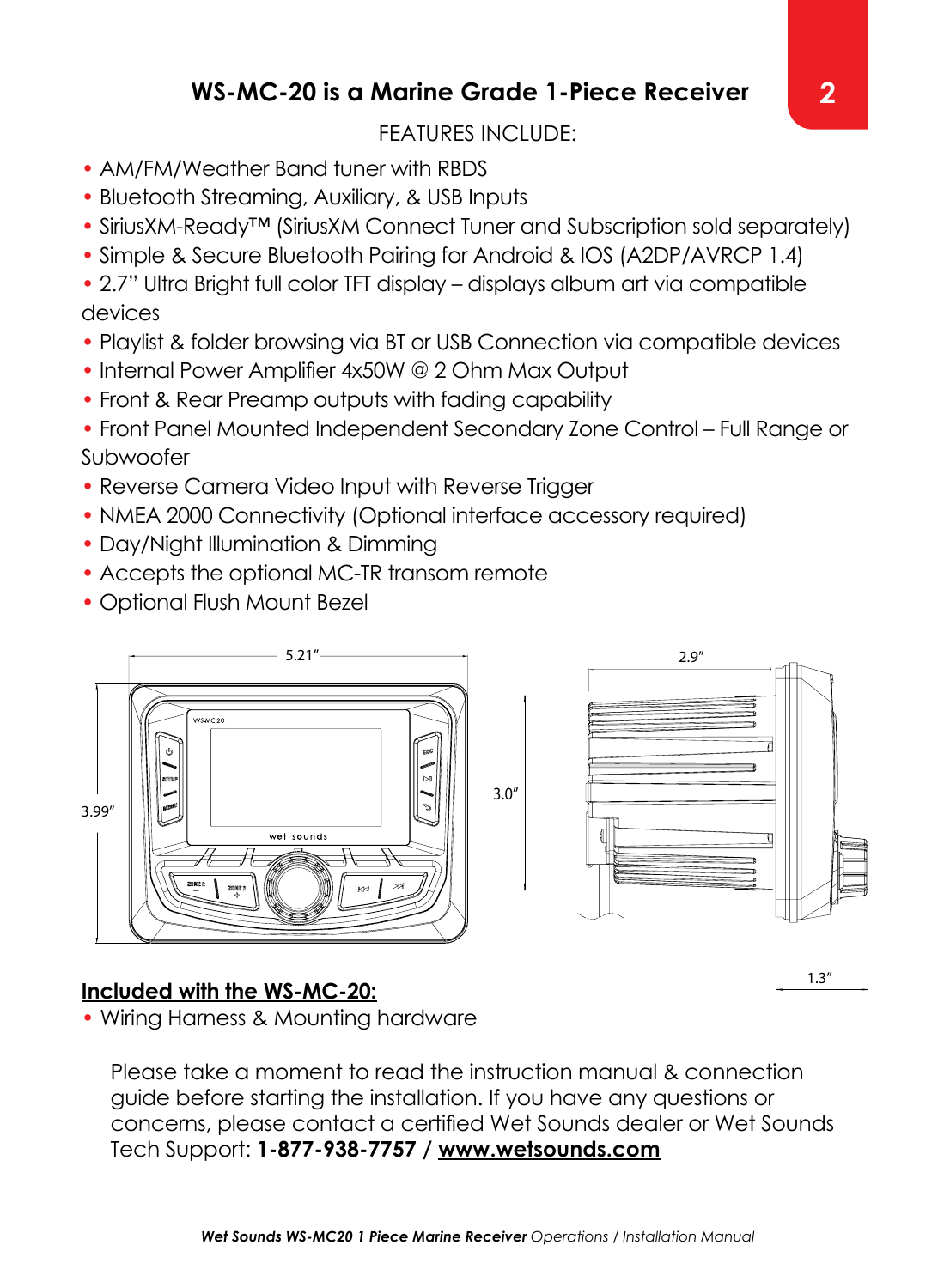

**1. Main Control Knob (MCK)** This allows adjustment of Main Volume, as well as making selections when the SETUP and MENU features are being used. Rotate the MCK to highlight a feature, then depress the MCK to select the highlighted feature.

**2. POWER/MUTE** Press & hold this button for power on/off. Short press this button to MUTE/UNMUTE the volume of all zones. The MC2 will confirm the volume is muted in the display.

**3. SETUP** Allows access to controls that affect all functions of the MC2. Rotate the MCK until the desired function is highlighted, then depress the MCK for access. The functions are:

**AUDIO** Allows access to the following audio adjustments:

**Position** Allows adjustment of the Balance (Left/ Right) and Fader (Front Rear) of the main outputs – both powered & pre-amp. Rotate the MCK to highlight the desired function, depress the MCK then rotate the MCK to adjust the function.

**Equalization** The WS-MC-20 has 7 different factory equalization settings for the 7 Band equalizer. Also available is CUSTOM setting, allowing the user to set their own equalization curve.

Rotate & depress the MCK to select one of 7 the bands of equalization, rotate the MCK to adjust.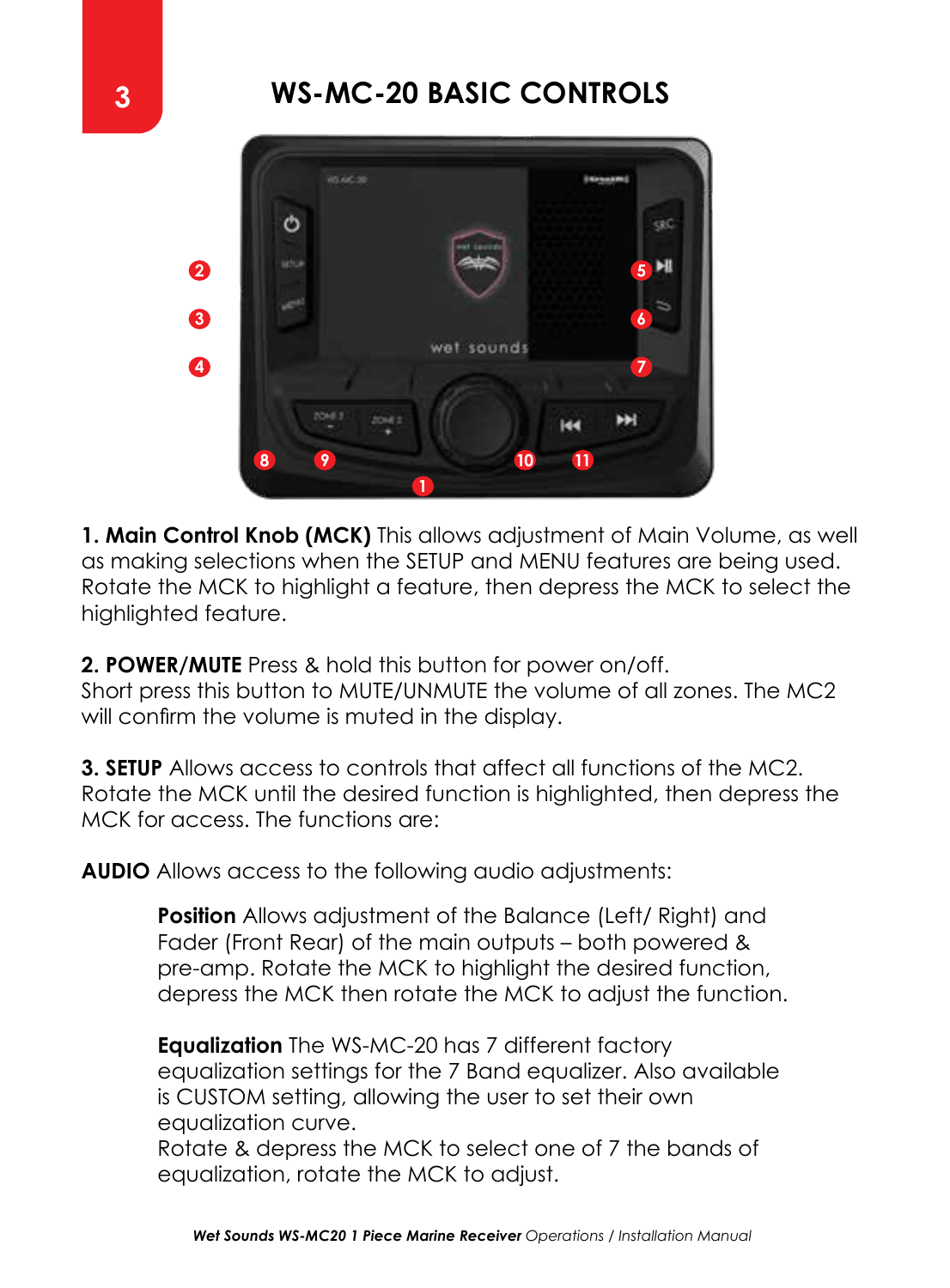#### **CROSSOVER** Select to allow adjustment of the Crossovers:

**FRONT HPF** This controls the frequencies which are allowed to pass through the Front outputs – both powered and pre-amp. Choosing 60Hz, 80Hz, or 120Hz means that all frequencies below those will be blocked from passing. Choosing All Pass Filter (APF) will allow all frequencies to pass through the front outputs.

**REAR HPF** Same as above, but affects the Rear Outputs.

**ZONE 2 LPF** Select to allow adjustment of the Crossovers:

#### **SUBWOOFER**

This controls the frequencies which are allowed to pass through the ZONE 2 outputs – which are mixed mono & Pre-amp only. Choosing 60Hz, 80Hz, or 120Hz means that all frequencies above those will be blocked from passing. This would be ideal for an amplifier driving a subwoofer or a self-amplified subwoofer.

#### **FULL RANGE**

Choosing All Pass Filter will allow all frequencies to pass through the ZONE 2 Outputs. This would be ideal for an amplifier driving a set of Tower Speakers.

**SYSTEM** Allows access to the following system adjustments:

**AREA** The WS-MC-20 is defaulted to receive broadcasts in the USA region, but Russia, Latin America, Asia, Japan, Middle East, Australia & Europe regions are also available through this setting.

**DAY NIGHT MODE** Allows the ability to scroll through the display options of DAY (white screen/black characters) NIGHT (black screen/ white characters) or AUTO. In AUTO mode, the display is in DAY mode until the vehicle's lights are turned on, then the display goes into NIGHT mode. **PLEASE NOTE –** in order for the AUTO function to operate properly, the Orange wire in the WS-MC-20 harness labeled DIM INPUT must be wired to a circuit in the vehicle that gets +12V whenever the main lighting switch is turned on.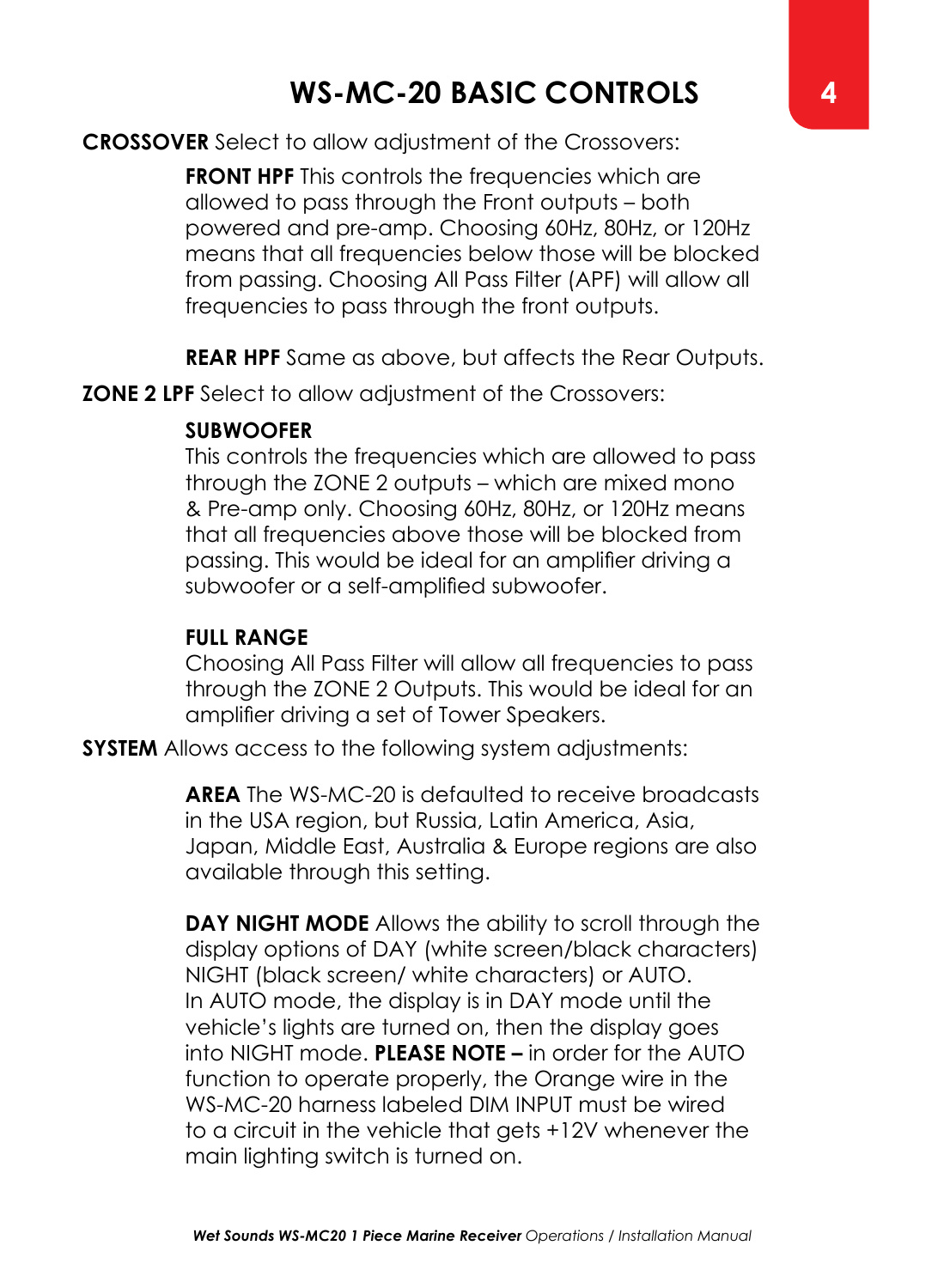**AUX IN / SIRIUSXM** This allows selection between the auxiliary input or SiriusXM input.

**SOFTWARE** Allows access to the software menu of the WS-MC-20:

**VERSION** Displays what version of the operating software is currently running on the MC2. Visit www.wetsounds.com/downloads to see the most up to date MC2 operating software.

**SPLASH SCREEN** Allows the splash screen to be updated with alternate images of choice via USB input.

**UPDATE** Allows the operating software of the WS-MC-20 to be updated while still installed in the vehicle. For detailed Software updating instructions, please visit www.wetsounds.com.

**FACTORY DEFAULT** Selecting this will return all settings of the MC2 back to the original.

**BLUETOOTH** Allows access to the following Bluetooth functions:

**DEVICE LIST** Displays a list of available Bluetooth devices. To connect a Bluetooth compatible device to the WS-MC-20, make sure no other devices are paired to the WS-MC-20, then enable BT on the device. Search on the device's Bluetooth menu for "WS-MC-20" and connect with it. The WS-MC-20 will confirm connection on the display.

**DEVICE NAME** Displays the Bluetooth device name.

- **4. MENU** Allows access to functions for each source
- **5. SOURCE (SRC)** Allows access to five different sources:

**RADIO OPERATION** Press SOURCE, then select the  $\overset{\text{(a)}}{\mathbf{A}}$  symbol for AM, FM, and WB radio. Short Press the  $\leq$  >>I buttons (#10/#11) to automatically seek the next strongest station either up or down. Long press the same buttons to Manually Tune either up or down.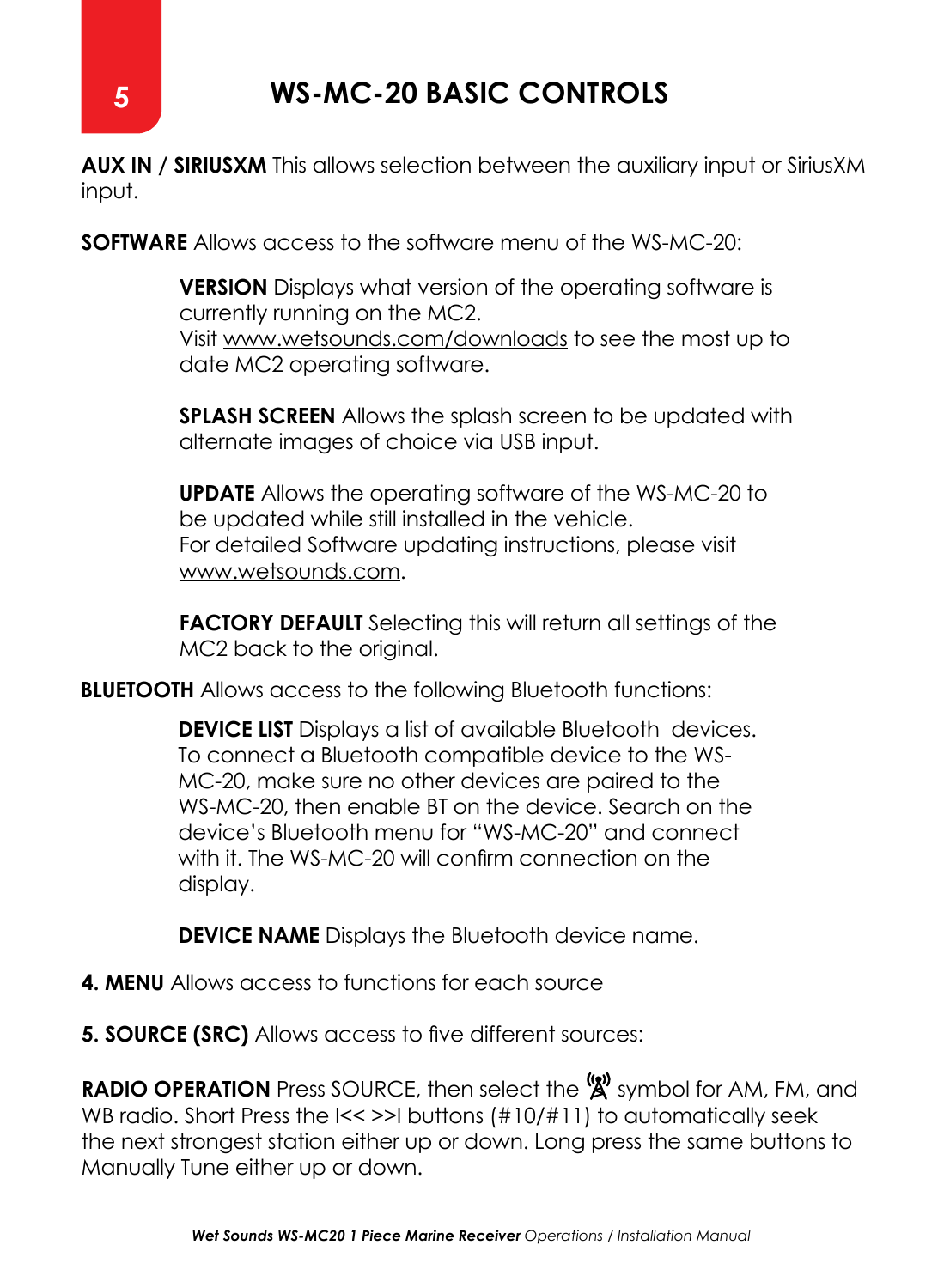Press **MENU** while in Radio operation to select between the following features:

**Favorite** Press Favorite to display what stations are set, then rotate the MCK to highlight a selection, then press the MCK to select that station.

**Set Favorite** Allows the manual addition of station presets for each Source. Choose from FM (10 presets), AM (10 Presets); and Weather Band (7 Presets), and Sirius XM (10 Presets).

**AUTO STORE** Will automatically store Presets into the BAND currently being used.

**LOCAL** Select ON/OFF to enable the WS-MC-20 to narrow tuning to local stations only.

**RBDS** Select ON/OFF to enable or disable the Radio Broadcast Data System. Note – not all FM radio stations support RBDS, so availability of this feature may be limited. **USB OPERATION** Press SRC, then select the  $\dot{\psi}$  symbol to

access the USB input. Please note – if there is nothing plugged into the USB port on the WS-MC-20, this selection will not be possible. The USB port on the WS-MC-202 is capable of both connecting & charging Apple devices & only charging many Android devices. The WS-MC-20 can also read MP3 files via a USB drive.

> **PLAY/PAUSE** (#6) Forward/Reverse Track (#10/#11) will operate when in USB mode. Album Art is available for display on compatible MP3 files.

Press **MENU** while in USB operation to select the following features: **BROWSER** Press this to display all the selections available via the USB input. Rotate the MCK to highlight, the depress the MCK to choose your selection.

> **REPEAT** Choose between repeating ONE selection, only the selections in the current FOLDER or ALL selections available.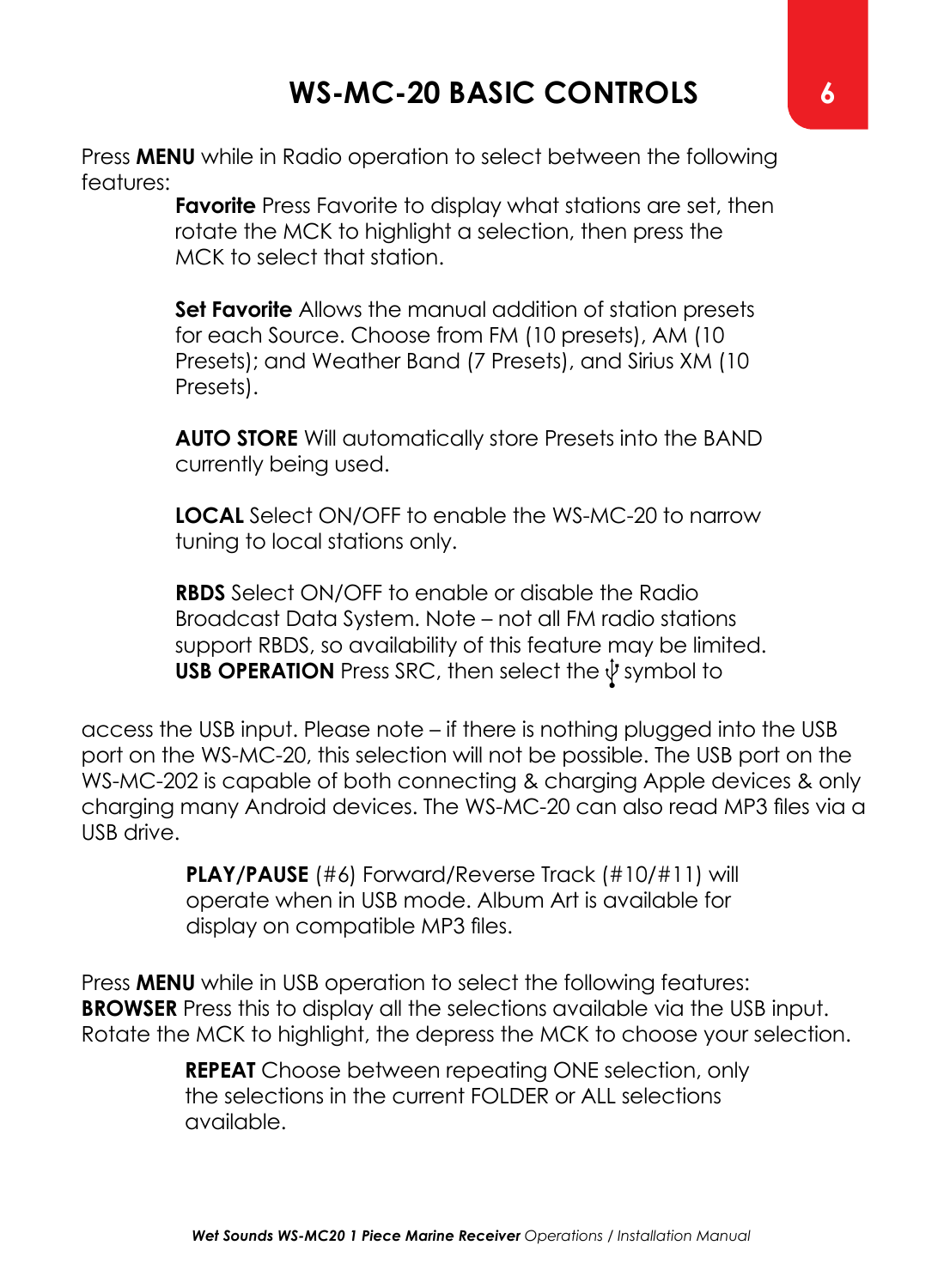**SHUFFLE** Choosing between ON/OFF to enable random order play of only the current FOLDER or ALL selections available.

**BLUETOOTH STREAMING OPERATION** Press SRC, then select the **S** symbol to access the Bluetooth streaming input.

**PLAY/PAUSE** (#7) Forward/Reverse Track (#10/#11) will operate when in Bluetooth mode. Album Art is available for display on compatible devices.

Press **MENU** while in USB operation to select the following features:

**BROWSER** Press this to search for Playlists, Artists, Albums, Genres, Songs, Composers, Audio Books, or Podcasts.

**REPEAT** Choose between repeating ONE selection, or ALL selections available.

**SHUFFLE** Choose between ON/OFF to enable random order play, or ALL selections available.

#### **SiriusXM® Operation**

Only SiriusXM® brings you more of what you love to listen to, all in one place. Get over 140 channels, including commercial free music, plus the best sports, news, talk, comedy and entertainment. Welcome to the world of satellite radio. A SiriusXM Connect Tuner and Subscription are required. For more information, visit www.siriusxm.com

#### **Activating your SiriusXM Subscription**

After installing your SiriusXM Connect Tuner and antenna, power on your source unit and select SOURCE, then SiriusXM. You should be able to hear the SiriusXM Preview Channel on Channel 1. If you cannot hear the preview channels, please check the installation instructions to make sure your SiriusXM Connect Tuner is properly installed.

After you can hear the Preview channel, tune to Channel 0 to find the RADIO ID of your tuner. In addition, the Radio ID is located on the bottom of the SiriusXM Connect Tuner and its packaging.

You will need this number to activate your subscription. Write down the number for reference.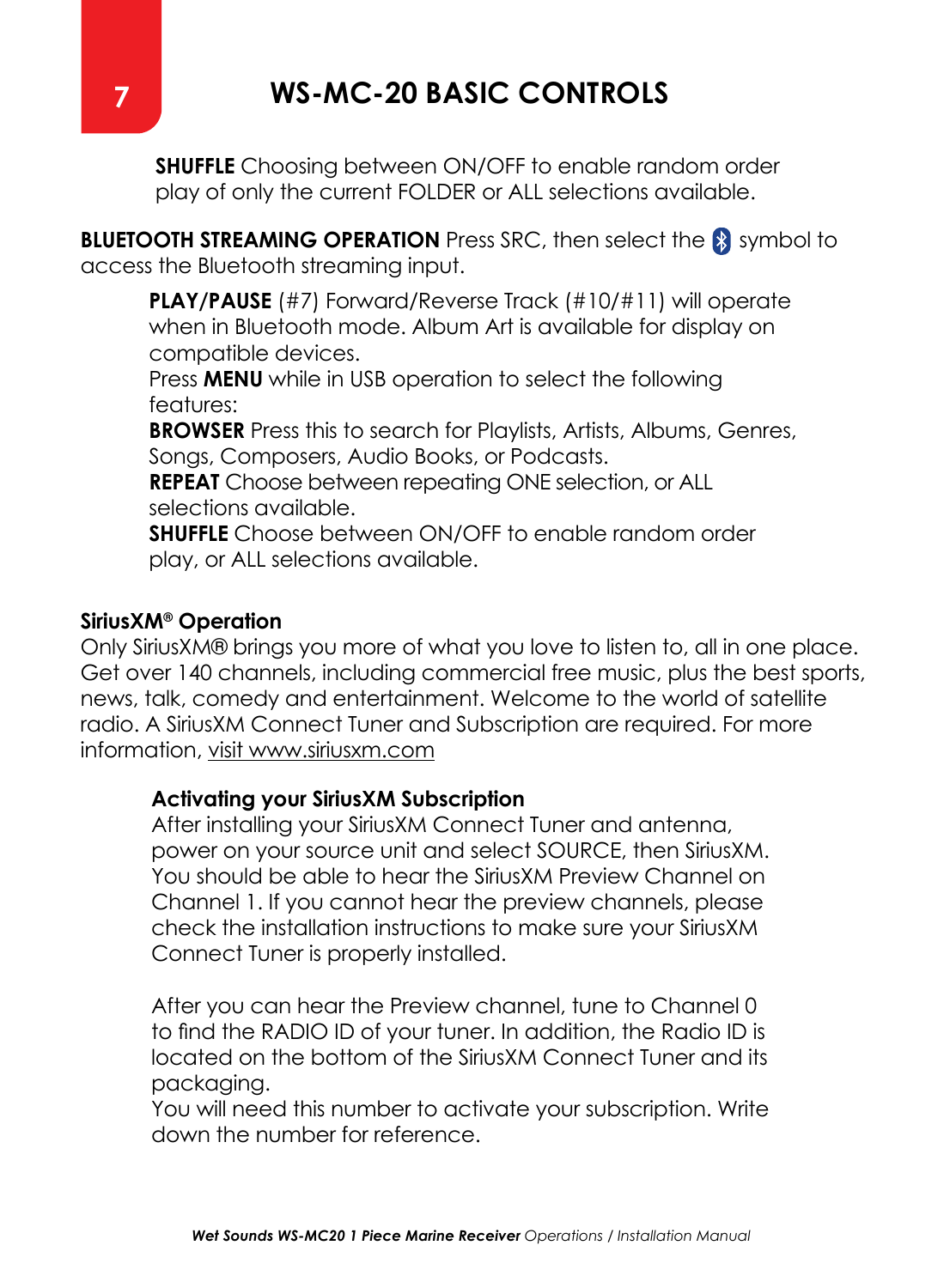Note: The SiriusXM Radio ID does not contain the letters I, O, S, or F.

In the USA, you can activate online, or by calling SiriusXM listener care:

- Visit www.siriusxm.com/activatenow
- Call SiriusXM Listener Care at 1-866-635-2349

For Canadian Subscriptions, please contact:

- Visit www.siriusxm.ca/activatexm
- Call XM Customer Care at 1-877-438-9677

As part of the activation process, the SiriusXM satellites will send an activation message to your tuner. When your radio detects that the tuner has received the activation message, your radio will display "Subscription Updated". Once subscribed, you can tune to channels in your subscriptions plan. Note, the activation process usually takes 10 to 15 minutes, but may take up to an hour. Your radio will need to be powered on and receiving the SiriusXM signal to receive the activation message.



#### **SETTINGS**

To access the SiriusXM SETTINGS, short press the MENU when using the SiriusXM source. This will give you access to the settings specific to SiriusXM (SXM>Favorites>Add Favorites>Channels>Category).

#### **PRESETS**

Using this feature allows you to see what Favorites are saved on the unit. Press the Menu button and select FAVORITES list using the MCK.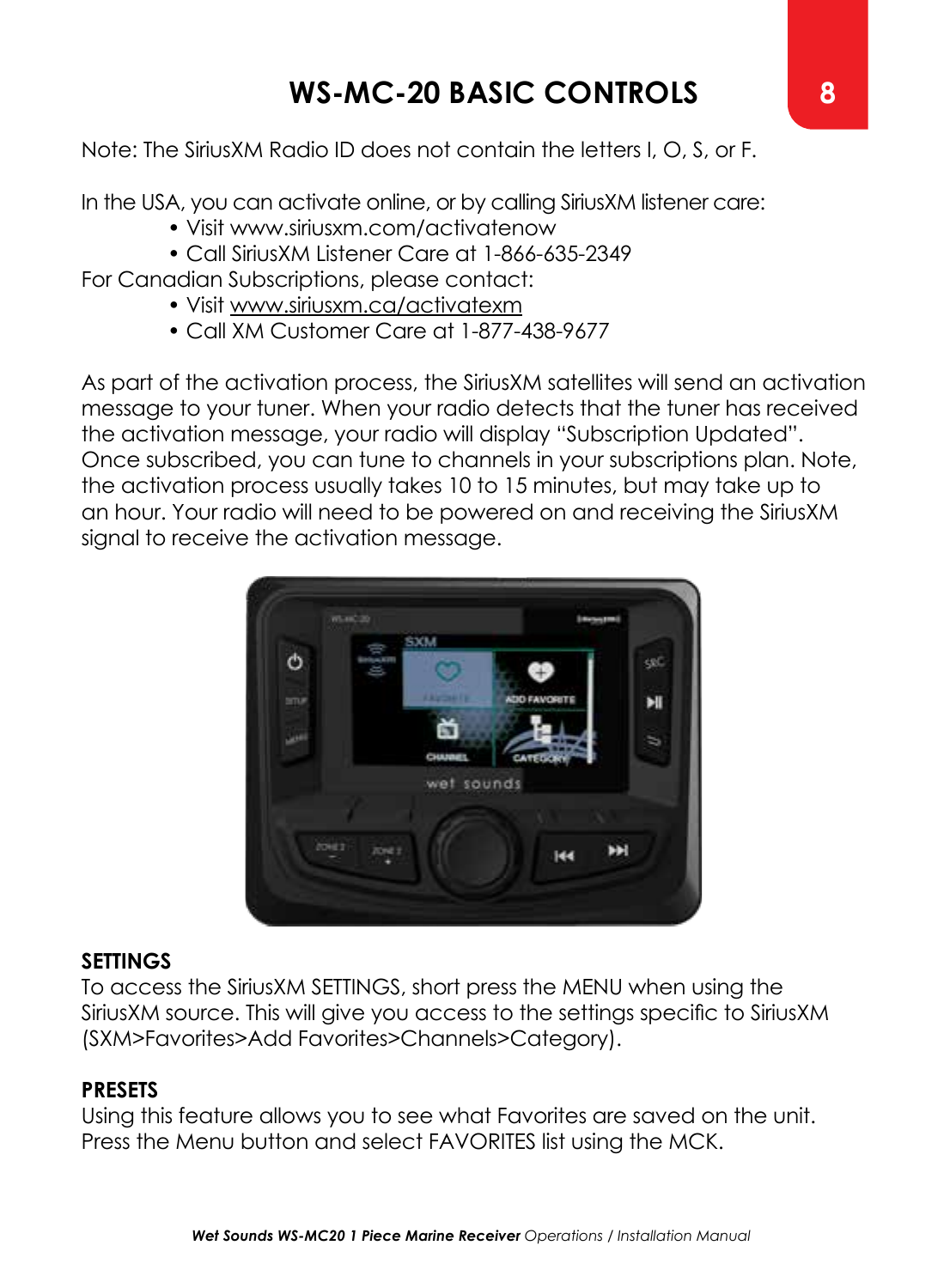#### **ADD FAVORITES**

This feature allows you to save channels to the unit. Press the Menu button and select the ADD FAVORITES option using the MCK. You will need to be on the channel you want to add first. Once selected, use the rotary encoder to select the PRESET number (1-10) you want the channel saved to.

#### **CHANNEL**

This feature displays a complete listing of channels. Press the Menu button and select the CHANNEL list using the MCK. Once selected, use the rotary encoder to select the CHANNEL.

#### **CATEGORY**

This feature displays a complete listing of CATEGORY. Press the Menu button and select the CATEGORY list using the MCK. This feature displays a complete listing of CATEGORY. Once selected, use the MCK to select the CATEGORY.

#### **DIRECT TUNING**

This feature allows you to directly tune to a channel if you already know the channel number. Press the Menu button and select the DIRECT TUNING option using the MCK. Rotate the MCK until you reach the desired numeral and press to enter your selection. Repeat until the channel number is completed.

#### **PARENTAL CONTROLS**

The Parental Control feature allows you to limit access to any SiriusXM Channels, including those with mature content. Press the Menu button and select the PARENTAL CONTROL. To turn this feature on, select PARENTAL CONTROLS using the MCK. You will be asked to enter a code to activate it. Enter "1111" for your code. Once the code is entered correctly, this will give you access to the PARENTAL CONTROL features

(Lock Channels>Change My Code).

**Use the MCK knob to scroll through the options and press to select.**

#### **LOCK CHANNELS**

This option allows you to select any channel to be locked out for listening. Press the MCK on the LOCK CHANNELS option to select this feature. When attempting to tune to a locked channel, you will need to enter the correct passcode. Use the MCK to enter the passcode. To unlock previously locked channels, press the MCK on the LOCK CHANNELS option and select the channel to unlock.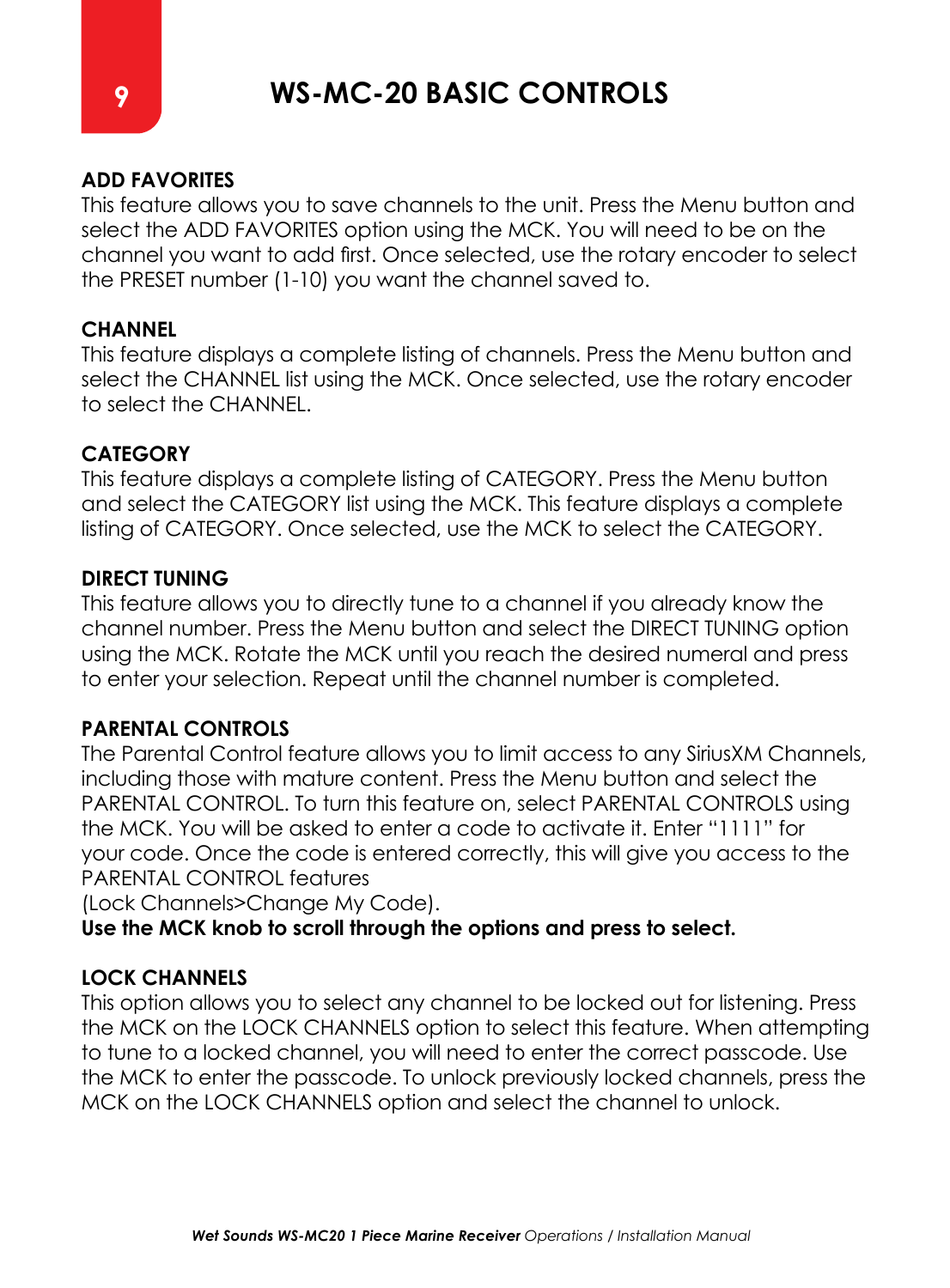#### **CHANGE PASSCODE**

Press the MCK to select the CHANGE PASSCODE option in order to change the PARENTAL CONTROL passcode.

First use the MCK to enter the current code then enter the new code.

#### **SXM DEFAULT RESET**

Press SET-UP button and use the MCK to select SYSTEM, FACTORY DEFAULT, RESET SXM and depress the MCK to confirm.

#### **ALBUM ART**

Album art can be displayed for most of the SiriusXM music channels. When album art is not available, the channel logo or the SiriusXM logo will be displayed.

Note-- Compatible with SXV200 or later tuner models. Not all music channels contain album art images.

**AUXILIARY INPUT OPERATION Press SOURCE**, then select the  $\sqrt{\ }$  symbol to allow access to the 3.5mm auxiliary input on the WS-MC-20. This can be used to allow connection of a variety of audio sources.

**6. PLAY/PAUSE** This is active when using the Bluetooth Streaming. Press once for pause, once again for play.

**7. BACK** This will revert to the previous screen.

**8. ZONE 2** - Decrease the output sent to the ZONE 2 preamp outputs.

**9. ZONE 2 +** Increase the output sent to the ZONE 2 preamp outputs. Please note – the main volume control will still override final output of Front, Rear & ZONE 2 outputs.

**10. TRACK BACK/RADIO TUNER SEEK DOWN** In Bluetooth mode, this will go back to the previous track. In Radio mode, this will seek out the strongest station in decreasing frequency order.

**11. TRACK FORWARD/TUNER SEEK UP** In Bluetooth mode, this will go forward to the next track. In Radio mode, this will seek out the strongest station in increasing frequency order.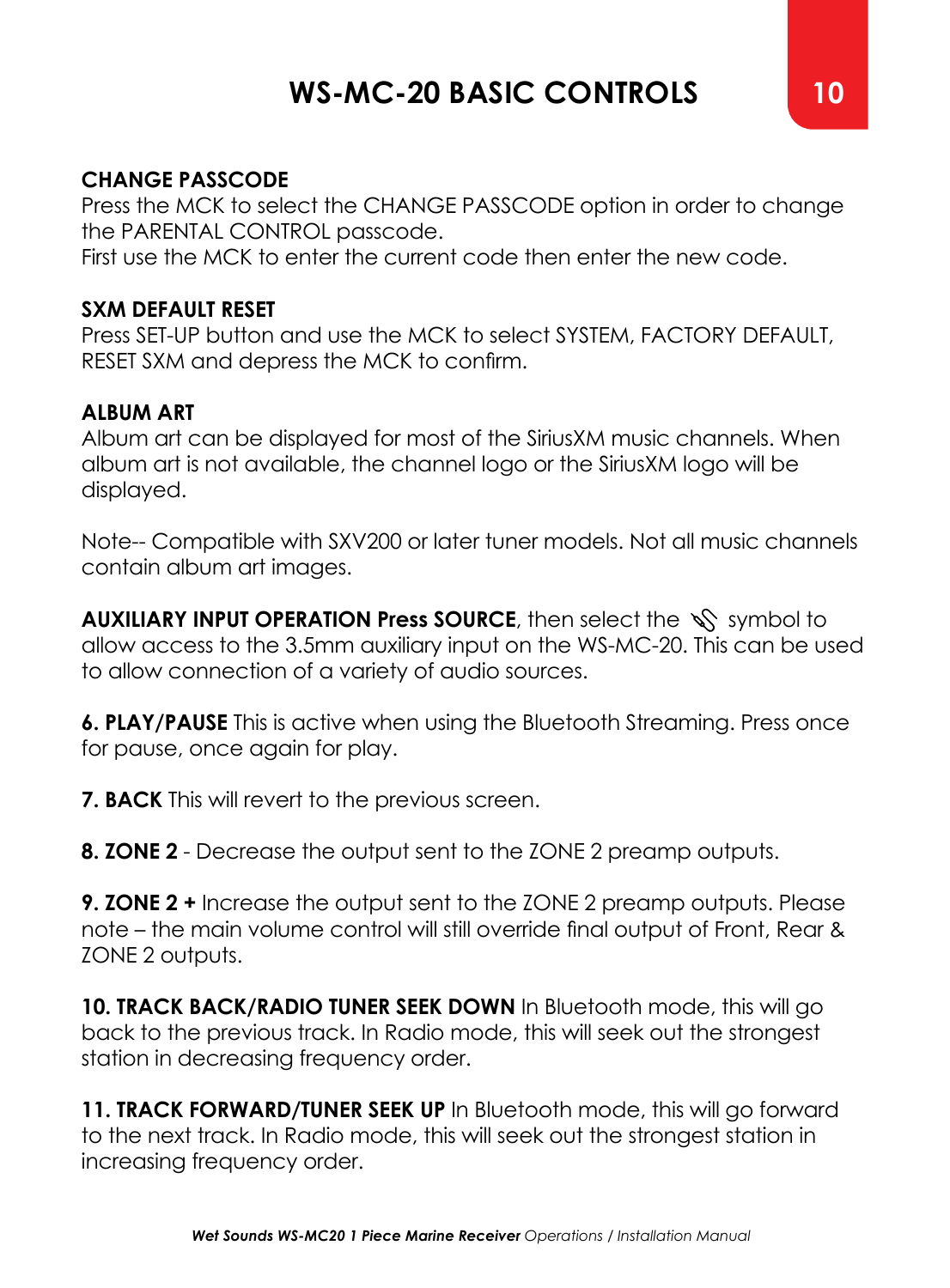





| PIN NO.        | WIRE COLOR         | <b>WIRE DEFINITION</b>     | AWG |
|----------------|--------------------|----------------------------|-----|
|                | <b>GREEN</b>       | SPEAKER REAR LEFT (+)      | 20  |
| $\mathfrak{p}$ | <b>GREEN/BLACK</b> | SPEAKER REAR LEFT (-)      | 20  |
| 3              | ORANGE/WHITE       | <b>ILLUMINATION/DIMMER</b> | 20  |
| 4              | <b>WHITE</b>       | SPEAKER FRONT LEFT (+)     | 20  |
| 5              | <b>WHITE/BLACK</b> | SPEAKER FRONT LEFT (-)     | 20  |
| 6              | <b>RED</b>         | ACC (+12V)                 | 16  |
| $\overline{7}$ | GREY               | SPEAKER FRONT RIGHT (+)    | 20  |
| 8              | <b>GREY/BLACK</b>  | SPEAKER FRONT RIGHT (-)    | 20  |
| 9              | <b>BLUE/WHITE</b>  | REMOTE (+)                 | 20  |
| 10             | PURPLE             | SPEAKER REAR RIGHT (+)     | 20  |
| 11             | PURPLE/BLACK       | SPEAKER REAR RIGHT (.)     | 20  |
| 12             | <b>BLACK</b>       | GROUND (-)                 | 16  |



MI



Cancel Prestripped for 12 pin connector hamess<br>-20190614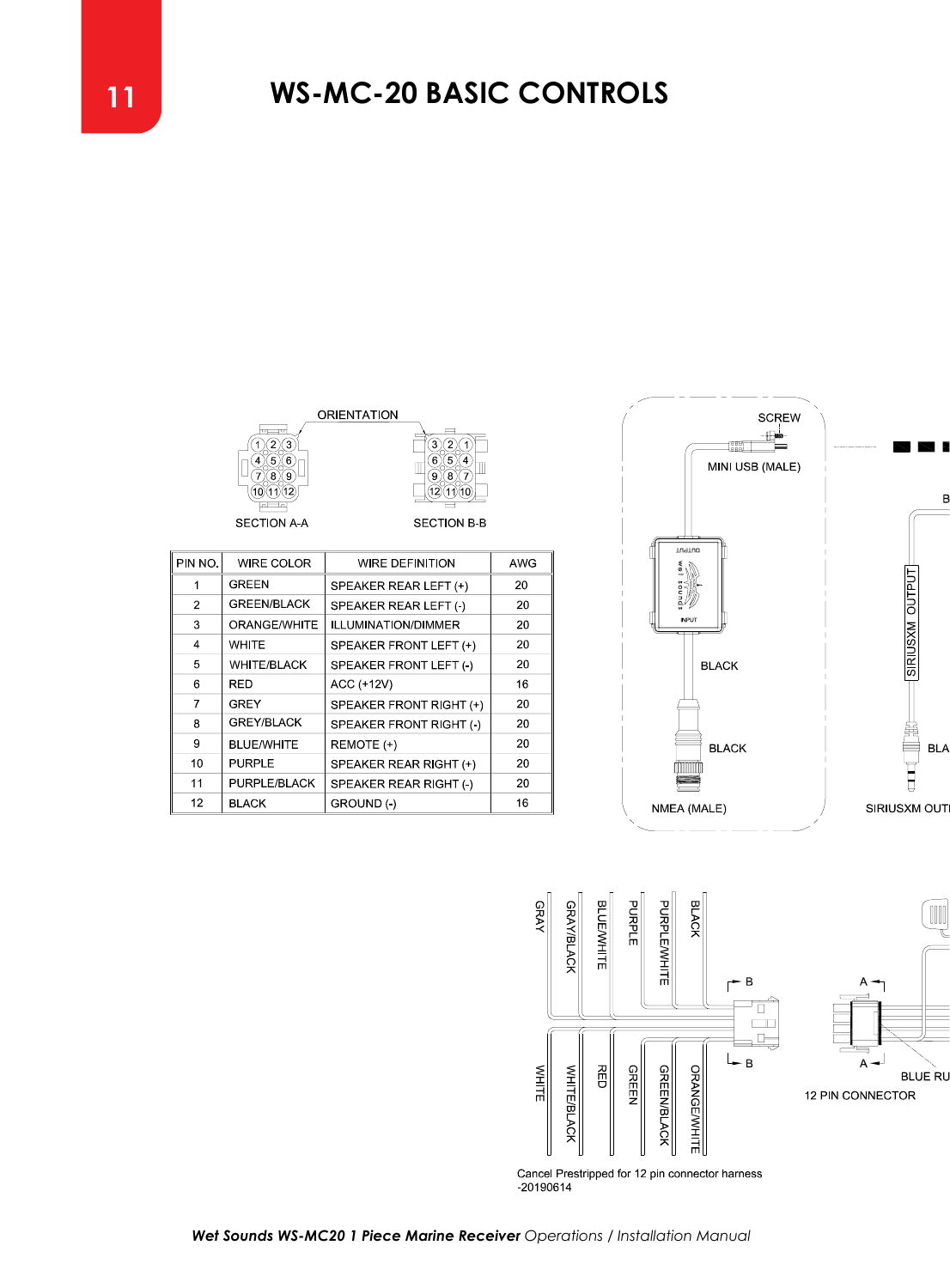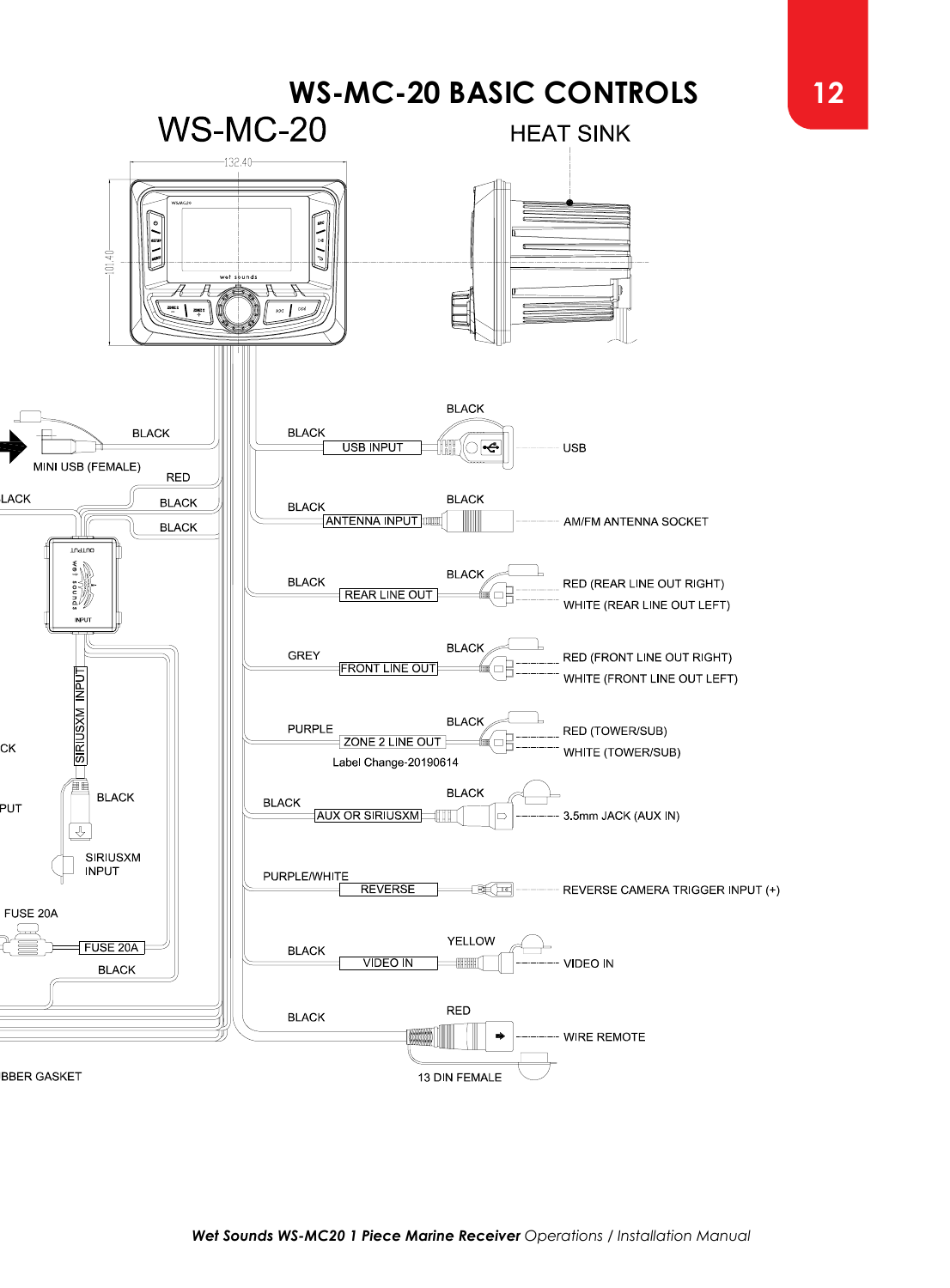## **13** TROUBLESHOOTING

| <b>Symptom</b>                     | <b>Diagnosis</b>                                                                                                                          | <b>Solution</b>                                                                                                                                                                                                                                                                                                                                                                                                                                                                                                                                                                        |  |  |  |
|------------------------------------|-------------------------------------------------------------------------------------------------------------------------------------------|----------------------------------------------------------------------------------------------------------------------------------------------------------------------------------------------------------------------------------------------------------------------------------------------------------------------------------------------------------------------------------------------------------------------------------------------------------------------------------------------------------------------------------------------------------------------------------------|--|--|--|
|                                    | <b>Sirius XM</b>                                                                                                                          |                                                                                                                                                                                                                                                                                                                                                                                                                                                                                                                                                                                        |  |  |  |
| "Check<br>Antenna" is<br>displayed | The unit has<br>detected a fault<br>with the SiriusXM<br>antenna. The<br>antenna cable<br>may be either<br>disconnected or<br>damaged.    | Verify that the antenna cable is connected<br>to the SiriusXM Connect Tuner.<br>Inspect the antenna cable for damage and<br>kinks. Replace the antenna if the cable is<br>damaged. SiriusXM products are available<br>at your local car audio retailer or online at<br>www.shop.siriusxm.com                                                                                                                                                                                                                                                                                           |  |  |  |
| "Check<br>Tuner" is<br>displayed   | The radio is<br>having difficulty<br>communicating with<br>the SiriusXM Connect<br>Tuner. The tuner may<br>be disconnected or<br>damaged. | Verify that the SiriusXM Connect Tuner<br>cable is securely connected to the radio                                                                                                                                                                                                                                                                                                                                                                                                                                                                                                     |  |  |  |
| "No Signal"<br>is displayed        | The Sirius XM<br><b>Connect Tuner is</b><br>having difficulty<br>receiving the<br>SiriusXM satellite<br>signal.                           | Verify that your vehicle is outdoors with a clear<br>view of the sky.<br>Verify that the SiriusXM magnetic mount<br>antenna is mounted on a metal surface on the<br>outside of the vehicle.<br>Move the SiriusXM antenna away from any<br>obstructions.<br>Inspect the antenna cable for damage and<br>kinks.<br><b>Consult the SiriusXM Connect Tuner installation</b><br>manual for more information on antenna<br>installation. Replace the antenna if the cable<br>is damaged.<br>Sirius XM products are available at your local<br>car audio retailer or at www.shop.siriusxm.com |  |  |  |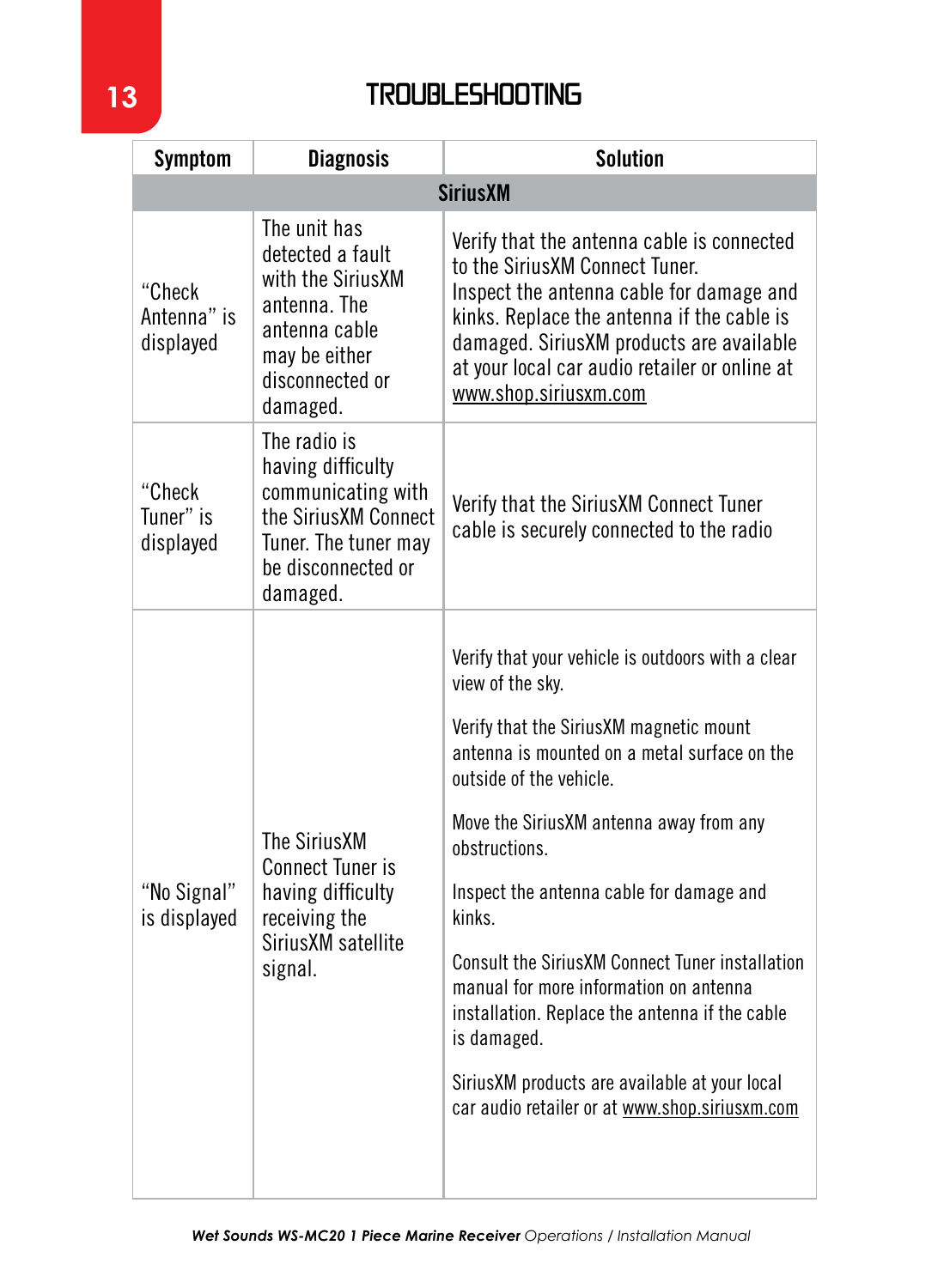## TROUBLESHOOTING **14**

| Symptom                                     | <b>Diagnosis</b>                                                                                                                                                                                                                                         | <b>Solution</b>                                                                                                                                                                                                                                    |  |  |  |
|---------------------------------------------|----------------------------------------------------------------------------------------------------------------------------------------------------------------------------------------------------------------------------------------------------------|----------------------------------------------------------------------------------------------------------------------------------------------------------------------------------------------------------------------------------------------------|--|--|--|
| <b>SiriusXM continued</b>                   |                                                                                                                                                                                                                                                          |                                                                                                                                                                                                                                                    |  |  |  |
| "Subscription<br>Updated" is<br>displayed   | The radio has defected a<br>change in your Sirius XM<br>subscription status.<br>Press "Enter" to clear the<br>message                                                                                                                                    | In the U.S.A. visit<br>www.siriusXM. com or call 1-866-<br>635-2349 if you have questions<br>about your subscription.<br>In Canada, visit<br>www. siriusxm.ca or call 1-877-<br>438-9677 if you have questions<br>about your subscription.         |  |  |  |
| "Channel Not<br>Available" is<br>displayed  | The channel that you have<br>requested is not a valid<br>SiriusXM channel or the<br>channel that you were<br>listening to is no longer<br>available. You may also see<br>this message briefly when<br>first connecting a new<br>Sirius XM Connect Tuner. | Visit www.siriusxm.com for more<br>information about the Sirius XM<br>channel lineup.                                                                                                                                                              |  |  |  |
| "Channel Not<br>Subscribed"<br>is displayed | The channel that you<br>have requested is not<br>included in your SiriusXM<br>subscription package or<br>the channel that you were<br>listening to is no longer<br>included in your SiriusXM<br>subscription package.                                    | In the U.S.A. visit<br>www.siriusxm.com or call 1-866-<br>635-2349 if you have questions<br>about your subscription package or<br>if you would like to subscribe to this<br>channel.<br>In Canada visit www.siriusxm.ca or<br>call 1-877-438-9677. |  |  |  |
| "Channel<br>Locked" is<br>displayed         | The channel you have<br>requested is Locked by the<br>radio Parental Control                                                                                                                                                                             | See page 9 for more information on<br>the Parental Control feature and<br>how to access locked channels.                                                                                                                                           |  |  |  |

SiriusXM and all related marks and logos are trademarks of Sirius XM Radio, Inc. All rights reserved.

The Bluetooth® word mark and logos are registered trademarks owned by Bluetooth SIG, Inc.

iPhone® are registered trademarks of Apple.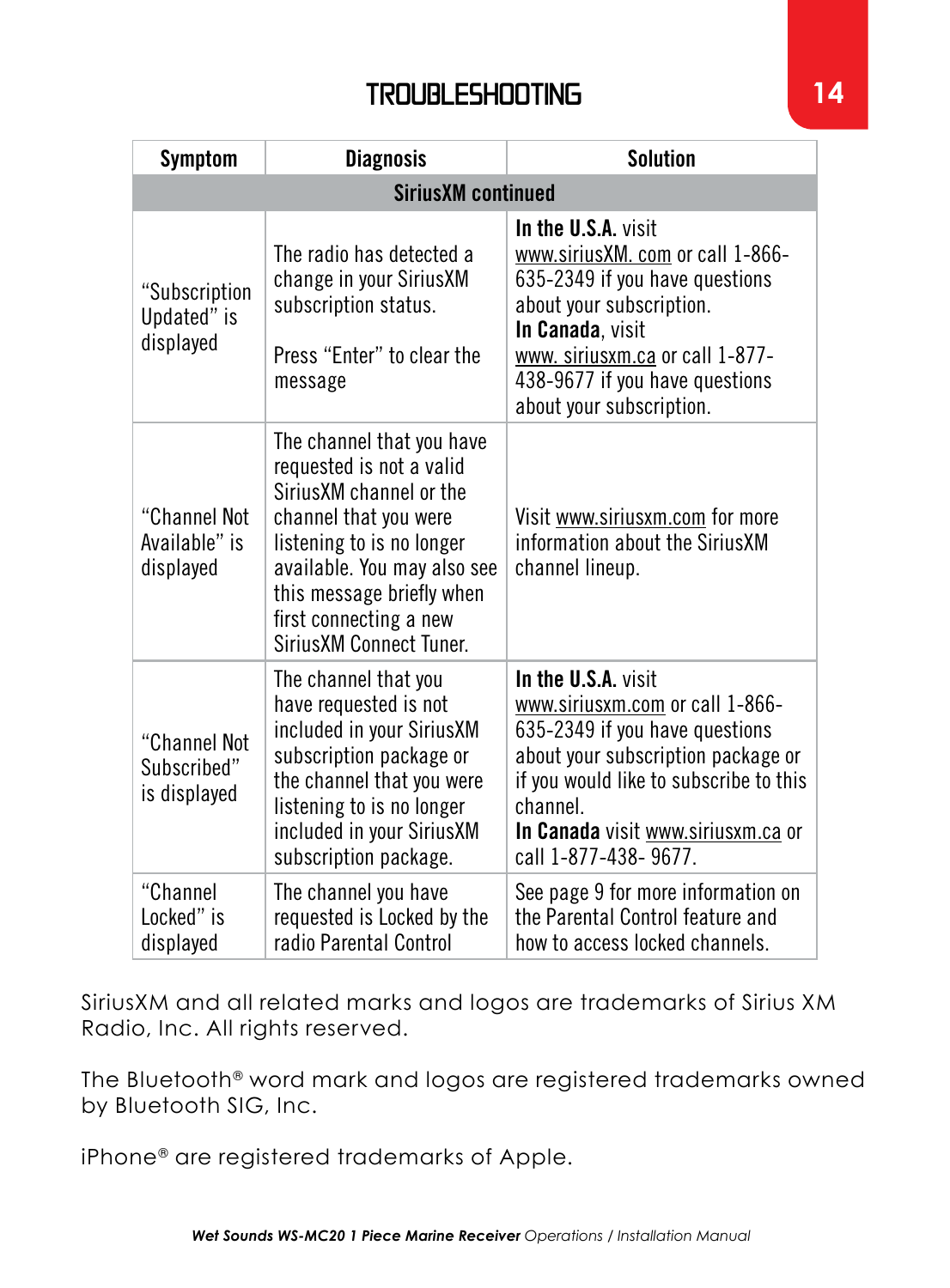# **15 LIMITED WARRANTY**

**What This Warranty Covers** This is a "limited" warranty.

This warranty covers any defect in materials and workmanship. This warranty only covers the original purchaser and is not transferable. This warranty is also only valid if the original purchase was made from an authorized Wet Sounds TM dealer.

**How Long Coverage Lasts** This warranty extends for 2 years from the date of purchase. It is recommended to REGISTER your warranty online within 45 days of purchase at

www.wetsounds. com – click on "warranty registration".

**What Is Not Covered** This warranty does not cover fading or discoloration caused by exposure to sunlight or chemicals such as ammonia, household bleach, or any cleaning material that contains abrasive substances. Wet Sounds, Inc. does not cover

the expense for removal or re-installation. Additionally, shipping TO Wet Sounds, Inc. must be paid for by the purchaser. This warranty is void and inapplicable is Wet Sounds deems that the product was abused or misused; including but not limited to damage caused by accident, mishandling, improper installation, removing the inline fuse on the power connection, negligence, normal; wear and tear, excessive water or heat damage, freight/shipping damage, or products that have been disassembled by anyone other than Wet Sounds technical staff. Wet Sounds will not be responsible for any incidental or consequential damages, except to the extent provided (or prohibited) by applicable law. This warranty gives you specific rights, and you may also have other rights which vary from state to state.

**What Wet Sounds, Inc. Will Do** Wet Sounds, Inc. will repair any part of your product that proves to be defective in materials or workmanship. In the event repair is not possible, Wet Sounds will replace the product in question. If it is deemed necessary Wet Sounds, Inc. will either replace the entire product with a

refurbished unit or it will be replaced with a model that is similar in price is that model is no longer available. Labor costs and

materials needed to complete this service will be at No Charge to the purchaser. Additionally, return shipping FROM Wet Sounds, Inc. to the purchaser will be paid for by Wet Sounds.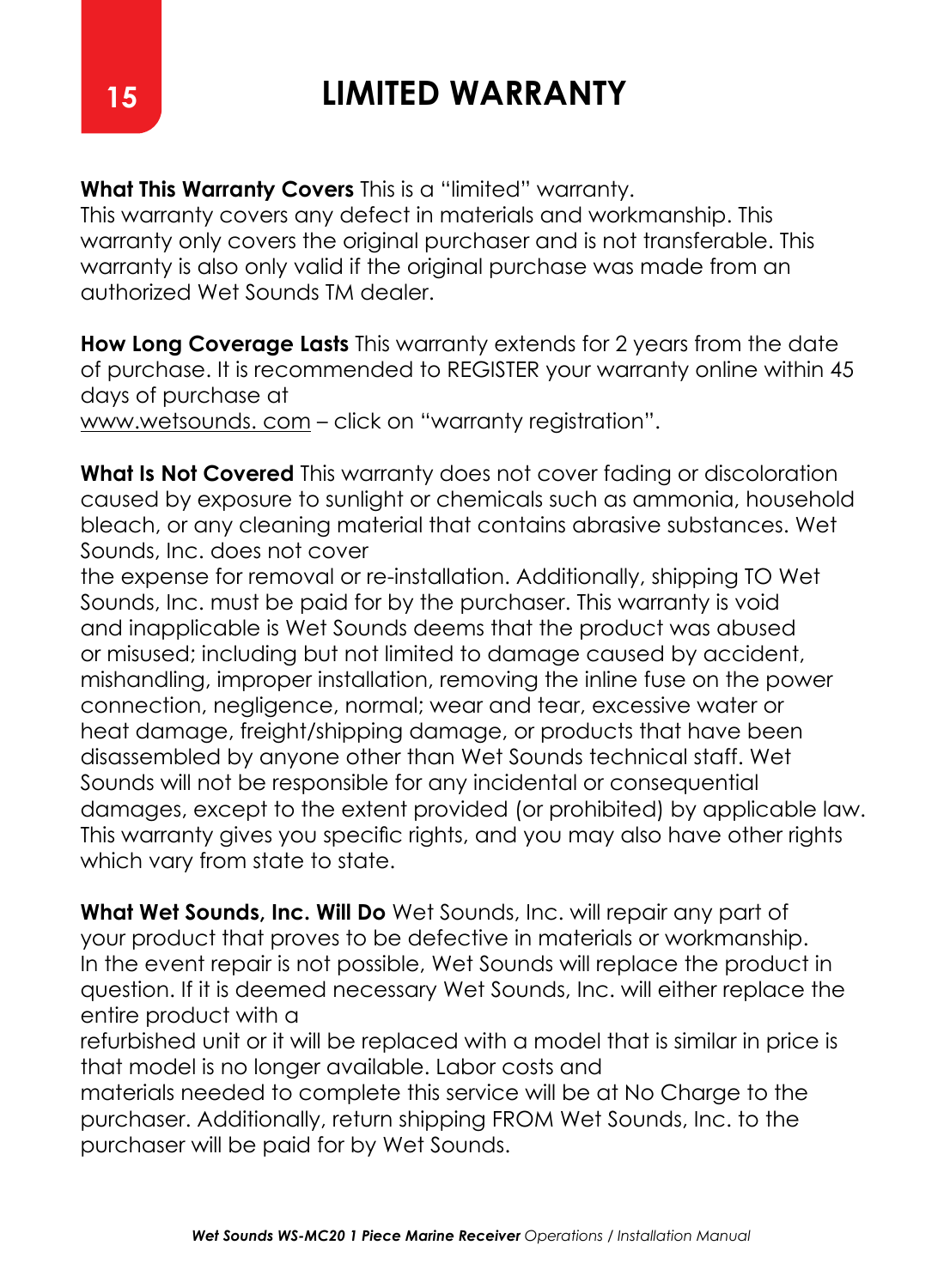# **LIMITED WARRANTY 16**

**How To Get Service** Contact Wet Sounds, Inc. either by phone (877-938- 7757) or by email (warranty@wetsounds.com). A service representative will assist you in confirming that the problem you are experiencing is caused by a defective product and if that product is covered under warranty. The service representative will issue you a Return Manufacturer's Authorization (RMA) and other details to obtain service for your product.

#### **DO NOT RETURN YOUR PRODUCT WITHOUT THE PROPER RETURN AUTHORIZATION (RMA)!**

**Internet Warning** Wet Sounds, Inc. products sold on any non- authorized web site or internet auction site are void of any and all manufacturer's warranty.

**Please contact Wet Sounds** (877-938-7757) or visit our web site (www. wetsounds.com) for a list of authorized online sellers or to find an authorized installing retailer near you.



## **www.wetsounds.com 877-938-7757**



*Wet Sounds WS-MC20 1 Piece Marine Receiver Operations / Installation Manual*